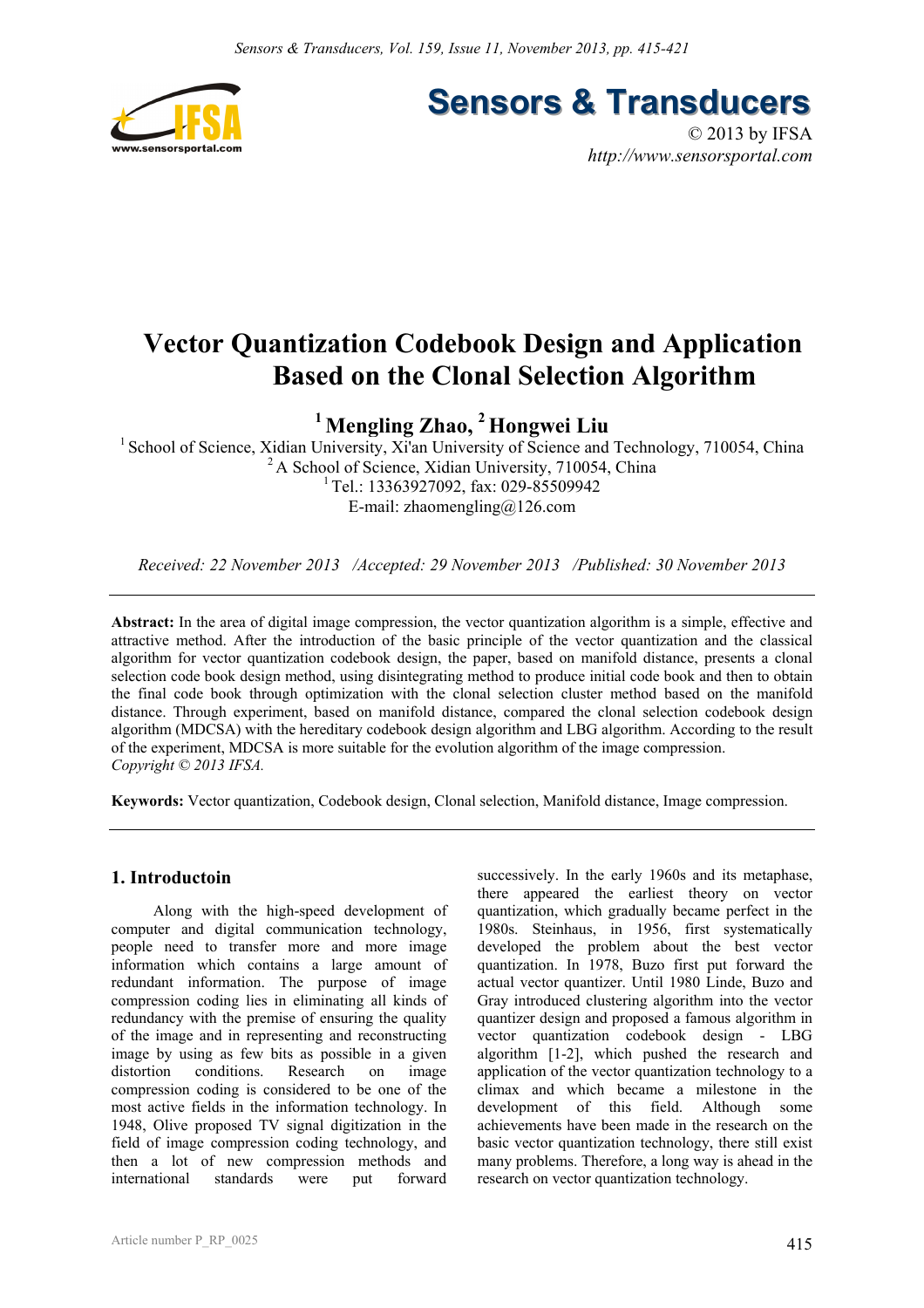# **2. Relevant Background**

# **2.1. Theoretical Basis of Vector Quantization**

Vector quantization is based on the theory of Shannon rate distortion [3]. In 1959, Shannon defined the rate-distortion function R (D) as the minimum code rate coding system can achieve in a condition not beyond a given distortion D, and defined distortion rate function D (R) as the minimum distortion coding system can achieve in a condition not beyond a given code rate R. Based on vector quantization, coding performance can be close to the rate-distortion function. Rate distortion theory suggests that vector quantization is always superior to the scalar quantization because vector quantization can effectively apply the mutual correlation properties of components of the vector to eliminate the redundancy of data. However, rate distortion theory is a theory of existence rather than a structural one for it does not specify how to structure vector quantizer.

#### **2.2. The Definition of Vector Quantization**

Vector quantization is to replace the value of a group of input samples (input vector) with the bestmatch set of output value (code word) of the output group set (code book) in the quantitative process

based on the relationship between the adjacent sampling. The advantage of vector quantization lies in its simple decoding and the high ratio of compression.

The basic vector quantizer can be defined as a mapping *Q* from European space  $R^{K}$  to a limited subset *C* : *Q*:  $R^k \rightarrow C$ .  $C = (\hat{x}_i; i = 1, 2, \dots, N)$  is called code book,  $\hat{x}$ <sup>*i*</sup> is called code word and *N* is code word size. The mapping satisfies  $Q(x) = \hat{x}_n$ , and meets:

$$
d\left(x,\hat{x}_p\right) = \min_{1 \le i \le N} d\left(x,\hat{x}_i\right) \tag{1}
$$

where  $d(x, \hat{x})$  is the measure for the similarity between *x* and  $\hat{x}$ <sub>i</sub>.

The basic coding and decoding process of vector quantization is shown in Fig. 1. According to certain measure of similarity, vector quantization encoder will search out the minimum code word between distortions of input vector in the code book and only transmit the index of this code word in transmission. Vector quantization decoding process is very simple. First, find out the code word in the code book according to the received code word index and then will it as the reconstruction vector of input vector.



**Fig. 1.** Diagram of VQ encoding and decoding

#### **2.3. Performance Indicator**

The distortion between the input signal and the reconstructed signal is often described by using mean square error (MSE), signal-to-noise ratio (SNR) and peak signal-to-noise ratio (PSNR) [4] to describe. MSE, SNR and PSNR are defined as follows:

$$
MSE = \frac{\sum_{i=0}^{M-1} \sum_{j=0}^{N-1} (x_j - y_j)^2}{M \times N}
$$
 (2)

$$
SNR = 10 \times \log_{10} \frac{\sum_{i=0}^{M-1} \sum_{j=0}^{N-1} x_{ij}^{2}}{\sum_{i=0}^{M-1} \sum_{j=0}^{N-1} (x_{ij} - y_{ij})^{2}}
$$
(3)

$$
PSNR = 10 \times \log_{10} \frac{(L-1)^2}{MSE}
$$
 (4)

where  $M \times N$  is the size of gray image, *L* is the grayscale,  $x_{ij}$  For the pixels of original image,  $y_{ij}$  is the pixels of reconstruction image.  $0 \le i \le M-1$ ,  $0 \leq i \leq N-1$ . The PSNR is used in this article.

# **2.4. The Key Technology of Vector Quantization**

The key technology of vector quantization includes three aspects: code book design algorithm, code word search algorithm and distribution algorithm of code word index.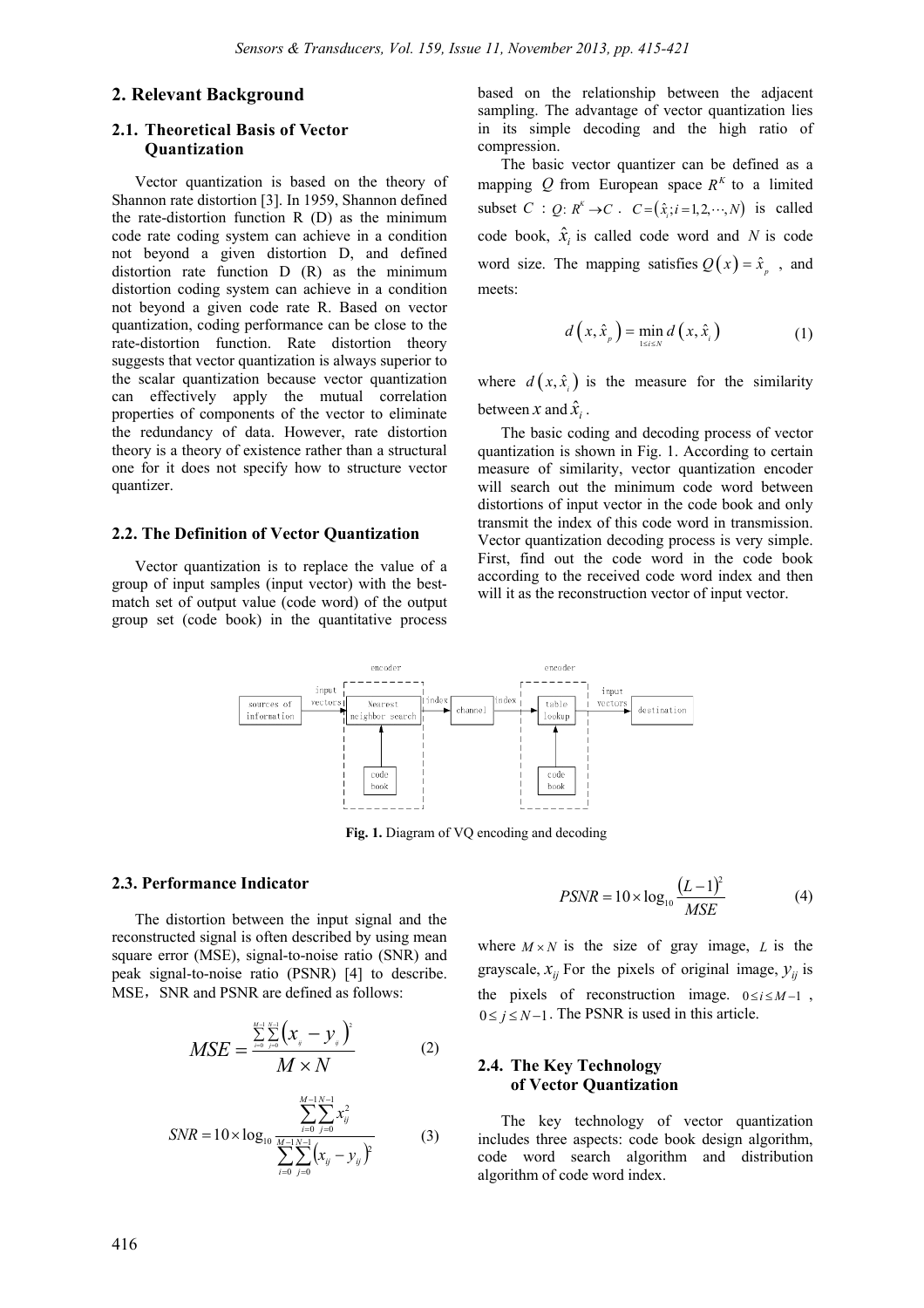#### **2.4.1. Code Book Design**

The first problem of vector quantization is to design a code book with good performance because the performance of code book directly determines the quality of the reconstructed vector and the performance of vector quantization system. Code book design process is actually seeking an optimal scheme to divide M training vectors into N classes in the condition of minimum average distortion. All kinds of centroid vectors are the code words. The purpose of the code book design is to seek an effective method to make code book close to or reach optimum and reduce the computational complexity.

#### **2.4.2. Code Word Search**

For a given input vector, code word search algorithm of vector quantization can be used to search the code word with minimum distortion among the input vectors in the code book already designed. In the given code book  $C = (\hat{x}_i; i = 1, 2, \dots, N)$ ,  $\hat{x}$  is the code word and *N* is the size of code book. The code word with minimum distortion meets  $d(x, \hat{x}_p) = \min_{1 \le i \le N} d(x, \hat{x}_i)$ . There is a high complexity of calculation in searching the input vector to the end, so the code word search's main purpose is to seek the rapid and effective algorithm to reduce the computational complexity.

#### **2.4.3. Code Word Index Distribution**

In vector quantization coding system, channel noise often causes inconsistency between the code word from the sending end and that from the receiving end. The distribution algorithm of code word index can redistribute the codeword index and reduce the distortion. The local optimal search algorithm is often used now and to seek the optimal or near global optimal algorithm has become a new branch in the field of vector quantization technique.

# **3. The Algorithm of Clonal Selection Code Book Design Based on the Manifold Distance**

This algorithm is based on the clonal selection code book design and each antibody is a code book in a given antibody population. LBG algorithm is more sensitive to the initial code book, so clonal selection algorithm [5-6] is introduced in this paper. by which splitting method will be applied to generate the initial code book. That is, all of initial antibody forms the initial antibody population. The algorithm of clonal selection code book design based on the manifold distance can effectively search out the global optimal solution — the optimal code book.

# **3.1. The Formation of Initial Antibody Population**

In this algorithm, real number coding mode based on the clustering center is adopted for the initial antibody group and each antibody represents a code book. If a training vector group *X* and the size of the design code book *M* are set, splitting method will be used to initialize code book. First, the whole training sample will be taken as a cell, which will be divided into two and two into four via the optimal partition hyperplane until it becomes *M* cells. They stand for the size of the code book *M* , which is regarded as the clustering number to generate an initial code book consisting of *M* code words. According to the size of the antibody population, the same method will be used to generate Size of the antibody population, every antibody is the initial code book as a need to optimize a final code book.

The specific steps of the splitting method:

1) Calculating the center of mass of the training samples *X* and it is set as  $C_0$ —— the first code word; 2) Choosing disturbance vector  $\delta$ , taking

 ${C<sub>c</sub> - \delta, C<sub>c</sub> + \delta}$  as the initial code book and applying LBG algorithm to design a code book containing only two code words;

3) Taking  $\{C_1 - \delta, C_1 + \delta, C_2 - \delta, C_2 + \delta\}$  as the initial code book and applying LBG algorithm to design a code book containing only four code words.

Through repeating the above steps and designing  $log_2^M$  times, the initial code book consisting of *M* code words required can be obtained. The calculation method for disturbance vector is:  $\delta = a\sigma = (a\sigma_1, a\sigma_2, \cdots, a\sigma_k)$ .  $a > 0$  is the scale factor  $\sigma_i$  is standard variance of the *i*<sup>th</sup> component among the training vectors;  $i=1,2,\dots,k$ ; *k* is the dimension of training vectors. In this algorithm, for a diversity of the antibody population, the first code word will be generated at random when the splitting method is applied to produce the antibody and the other steps are the same as those of the standard splitting method.

# **3.2. The Algorithm of Clonal Selection Code Book Design Based on the Manifold Distance**

## **3.2.1. Clonal Selection Theory [7-9]**

Due to the gene mutation of genetic and immune cell proliferation, a diversity of immune cells is formed, the proliferation of which will become a cloning system. In 1958, Burnet and other researchers proposed the theory of immune clonal selection, which argues that lymphocytes, in addition to being amplified or differentiated into plasma cells, can also be differentiated into B memory cells with longer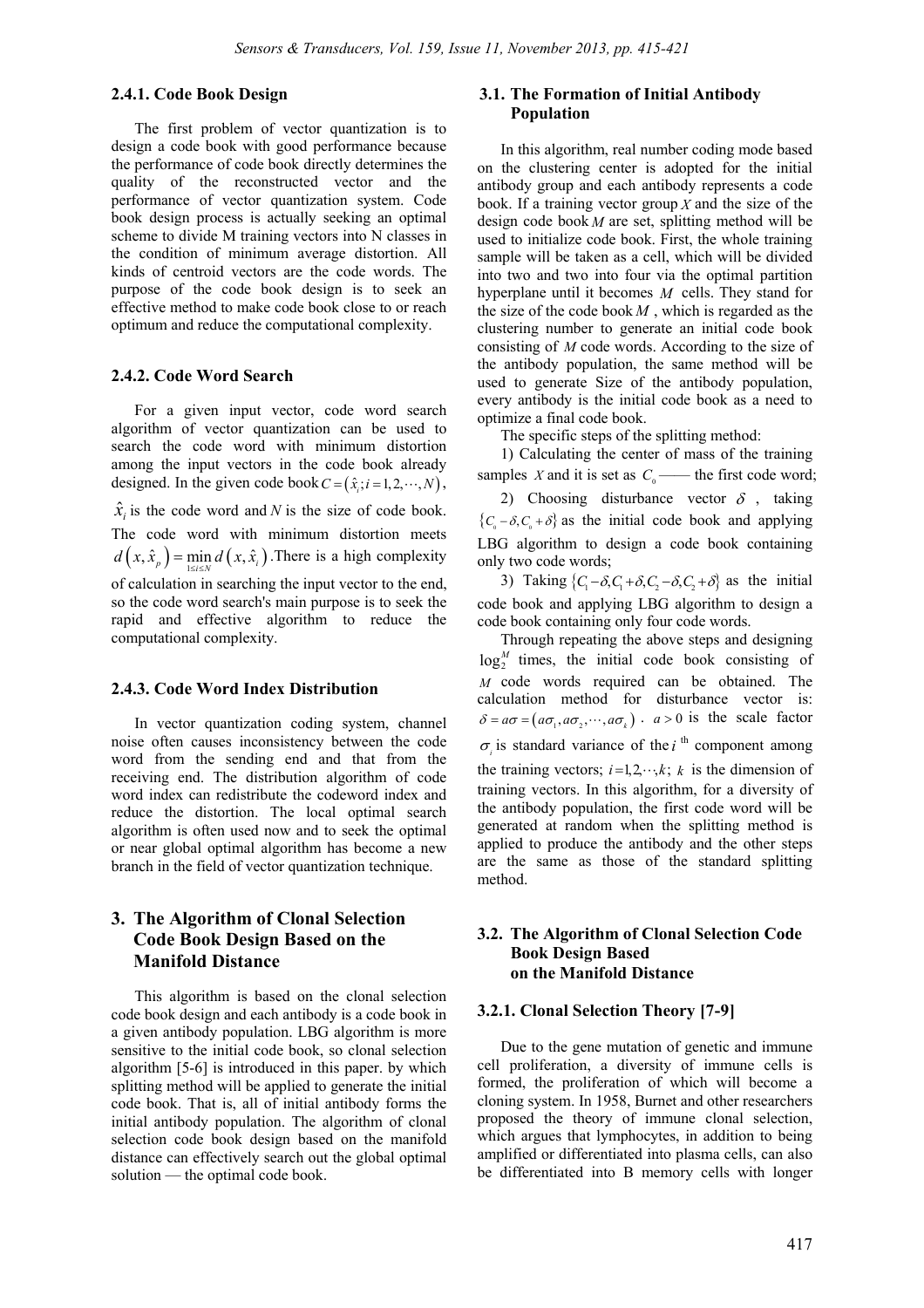life. Meeting the corresponding antigen, memory cells will be selected in advance by the immune system, being rapidly activated, proliferated and differentiated into cells of antibody generation and implementing efficient and durable immune function. Clonal selection is a dynamic process during which organism immune system tries to adapt itself to antigenic stimulation.

Inspired by the clonal selection theory, De Castro and other researchers put forward a kind of clonal selection algorithm (CSA), which is a new approach for artificial immune system based on the biological characteristics of antibody clonal selection. With the aid of antibody clonal selection mechanism of the immune system, Clonal selection algorithm structures clone operator suitable for artificial intelligence. In terms of clone operator, clonal selection algorithm is a kind of group search strategy characterized by parallelism and randomness of the search change, which helps it avoid falling into local optimal value and which can get the global optimal solution with the larger probability. Du Haifeng and others put forward the algorithm of immune clone strategy mainly suggesting the clone operator consisting of three steps: cloning, clone variation and clonal selection. In the antibody group  $A(t) = {A<sub>i</sub>(t), A<sub>i</sub>(t),..., A<sub>n</sub>(t)}$ , the state transition can be expressed in a random process as following:

$$
C: A(k) \xrightarrow{\text{clone}} A^{'}(k) \xrightarrow{\text{mutation}} A^{''}(k) \xrightarrow{\text{selection}} A(k+1)
$$
\n(5)

# **3.2.2. Production of Antibody Coding and Initial Antibody Group**

Real number coding mode on the basis of clustering center is adopted in the Clonal selection algorithm. In  $n$  data samples, dimension  $d$ , every antibody  $A_i$  is composed of  $k$  clustering centers, which can be as a real number coding with the length  $l = k \times d$ . An antibody can be shown below:

$$
A_i(t) = \{ \underbrace{a_{i1}a_{i2}\cdots a_{i1}}_{c_i} \cdots \underbrace{a_{i1}\cdots a_{id}}_{c_i} \cdots \underbrace{a_{k1}a_{k2}\cdots a_{kd}}_{c_k} \}
$$
\n
$$
(6)
$$

In this equation, the corresponding coding of  $c_1, c_2, \dots, c_k$  is the coordinate for the clustering center in the sample space. The results of K-MEANS iterated 5 times will be applied to initialize antibody group. Of course, using random number to initialize antibody group is also feasible but the accuracy and convergence speed are both inferior to the results of K-MEANS iterated many times. More times of K - MEANS iteration cannot improve the clustering results, but takes more time.

## **3.2.3. Clone Operator**

#### **3.2.3.1 Cloning Operation**

In order to control the optimal antibody proliferation, first antibody affinity and dimension of antibody population will be arranged according to the descending order. The corresponding antibody population also arranged by the descending order of antibody affinity degree sequence, and then the equation (3) is used to calculate the number of each optimal antibody to be cloned. Because the individual cloning number is relevant to antibody affinity and the values of it, the lower the antibody affinity and the value are, the smaller the number of cloning will be.

$$
n_i = round\left(\frac{\beta \cdot n_b}{i}\right), \quad 1 \le i \le n_b,
$$
 (7)

where *round* ( $\cdot$ ) is the integer function,  $\beta$  is the cloning coefficient and is a constant,  $n<sub>n</sub>$  is the total number of individuals selected to be cloned.

#### **3.2.3.2 Clone Variation Operation**

According to immunology, the improvement of antibody affinity and the appearance of antibody diversity mainly rely on high frequency variation of antibody but not on cross or reorganization. Hence, different from the general genetic algorithm suggesting that cross is a major operator and mutation is background operator, clonal selection algorithm puts more emphasis on the role of variation. Variation mimics gene mutation in natural biological evolution and it chooses several gene mutations in one or several genes of the antibody with a certain probability, randomly changing the gene value so as to change the structure of the antibody. In this paper the uniform mutation operator will be adopted and the operation process is: for each variation point, a random number will be chosen from the value range of the corresponding gene to replace the original gene value. That is,

$$
P' = U_{\min} + r(U_{\max} - U_{\min})
$$
 (8)

*r* is the random number within the scope of  $(0,1)$ ;  $U_{\text{max}}$ ,  $U_{\text{min}}$  are the upper and lower limits of the value of this gene.

#### **3.2.3.3 The Clonal Selection Operation.**

Different from the options in genetic algorithm, clonal selection operation chooses the preeminent individuals from the cloned progenies of each antibody to form a new population—a neuter selection process.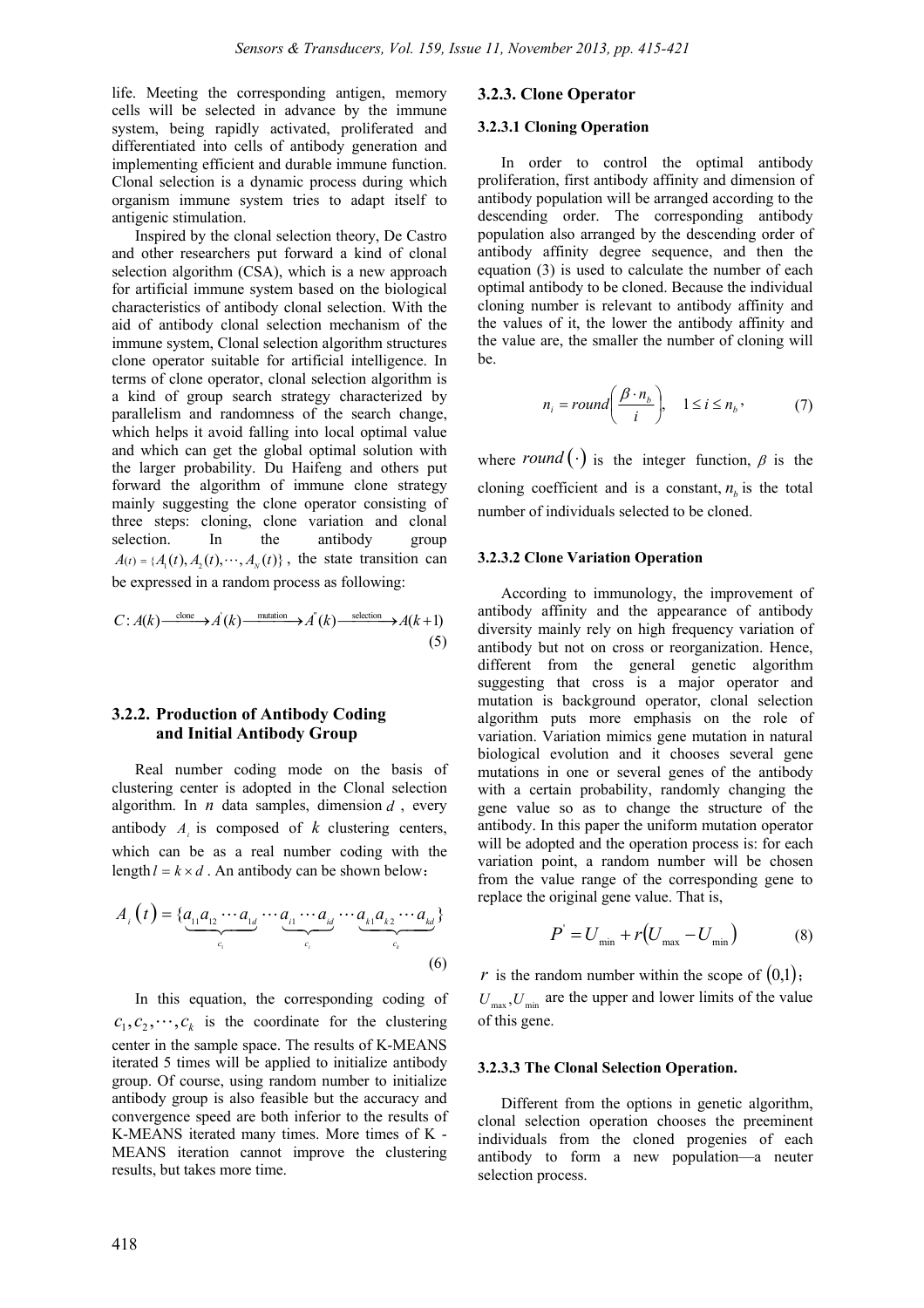# **3.2.3. Fitness Function**

Manifold distance measure is adopted in the fitness function of the algorithm and the specific approach is described as below [10-15]:

Data clustering is characterized by local and global consistency. Local consistency refers to the high similarity between the adjacent data points in the space position; global consistency refers to the high similarity between the data points in the same manifold. Similarity metric based on Euclidean distance can only reflect the local consistency of clustering results — the high similarity of the adjacent data in the space position, but cannot reflect the clustering global consistency—the high similarity located in the same manifold sample. A simple example can illustrate this as is shown in Fig. 2. The similarity between data point *a* and data point *e* is expected to be larger than the similarity between data point  $a$  and data point  $f$ . So just using Euclidean distance as the similarity measure will seriously affect the performance of the clustering algorithm.



**Fig. 2.** Illustration of European measure unable being to meet the globally consistency.

In order to guarantee the performance of the clustering algorithm, meeting the distance of clustering global consistency does not necessarily mean meeting the triangle inequality of European measure. In other words, meeting the distance of clustering global consistency cannot definitely lead to the shortest direct path between two points. The path length in the same manifold connected with the short side must be made shorter than the distance between two points directly connected through the low density area, as is shown in Fig. 2.:  $ab + bc + cd + de < ae$ . To achieve this objective, first a manifold line length will be defined.

#### **Definition 1: Manifold Line Length**

$$
L(x_i, x_j) = \rho^{d(x_i, x_j)} - 1
$$
 (9)

 $d(x_i, x_i)$  is the Euclidian distance between  $x_i$ and  $x_i$ ;  $\rho > 1$  is the expansion factor.

#### **Definition 2: Manifold Distance Measure**

The data point is taken as the culmination of graph  $G = (V, E)$ ;  $p \in V'$  represents the path between the two connections  $p_1$  and  $p_{|p|}$  with the length  $l = |p|-1$  in the figure; the side is  $(p_k, p_{k+1})$ ,  $1 \le k < |p|$ .  $P_{ij}$  stands for the set of all paths of connection data points  $x_i$ and  $x_i$ ; the manifold distance between  $x_i$  and  $x_j$  can be calculated via the following equation:

$$
D(x_i, x_j) = \min_{p \in P_{i,j}} \sum_{k=1}^{|p|-1} L(p_k, p_{k+1})
$$
 (10)

Obviously, manifold distance measure meets four conditions of measure, namely, symmetry:  $D(x, x) = D(x, x)$ , non-negativity:  $D(x, x) \ge 0$ : triangle inequality: for any  $x_i, x_i, x_k$  $D(x_i, x_i) \le D(x_i, x_i) + D(x_i, x_i)$ , self-reversity:  $D(x, x) = 0$ , if and only if  $x_i = x_i$ . Manifold distance measure can measure the shortest path along the manifold and this makes the two points in same manifold can be connected by many short sides. At the same time, the two points located in different manifolds should be connected by the relatively longer side, finally achieving the purpose of lengthening the distance between data points in different manifolds and shortening the distance between data points in the same manifold. Based on the manifold distance, a fitness function of calculation similarity can be designed and the fitness function of  $P_i$ (the ith antibody):

$$
f_{P_i} = \frac{1}{1 + Dev(C)} = \frac{1}{1 + \sum_{c_i \in C} \sum_{i \in C_i} D(i, c_i)}
$$
(11)

*C* is the center set of all clustering;  $C_k$  is the class center of clustering  $C_k$ ;  $D(i, c_k)$  is the manifold distance between data point *i* of clustering  $C_k$  and the clustering  $c_k$ .

# **3.2.4. The Process of the algorithm Of Clonal Selection Code Book Design Based on the Manifold Distance**

Specific process of the algorithm is listed below: **Step 1:** initialize antibody population. The scale of antibody group is set as  $N$ ;  $t = 0$ ; splitting method is used to initialize the code book and each code book represents an antibody group; a total of *N* initial antibodies is produced to form an initial antibody population  $C(t)$ .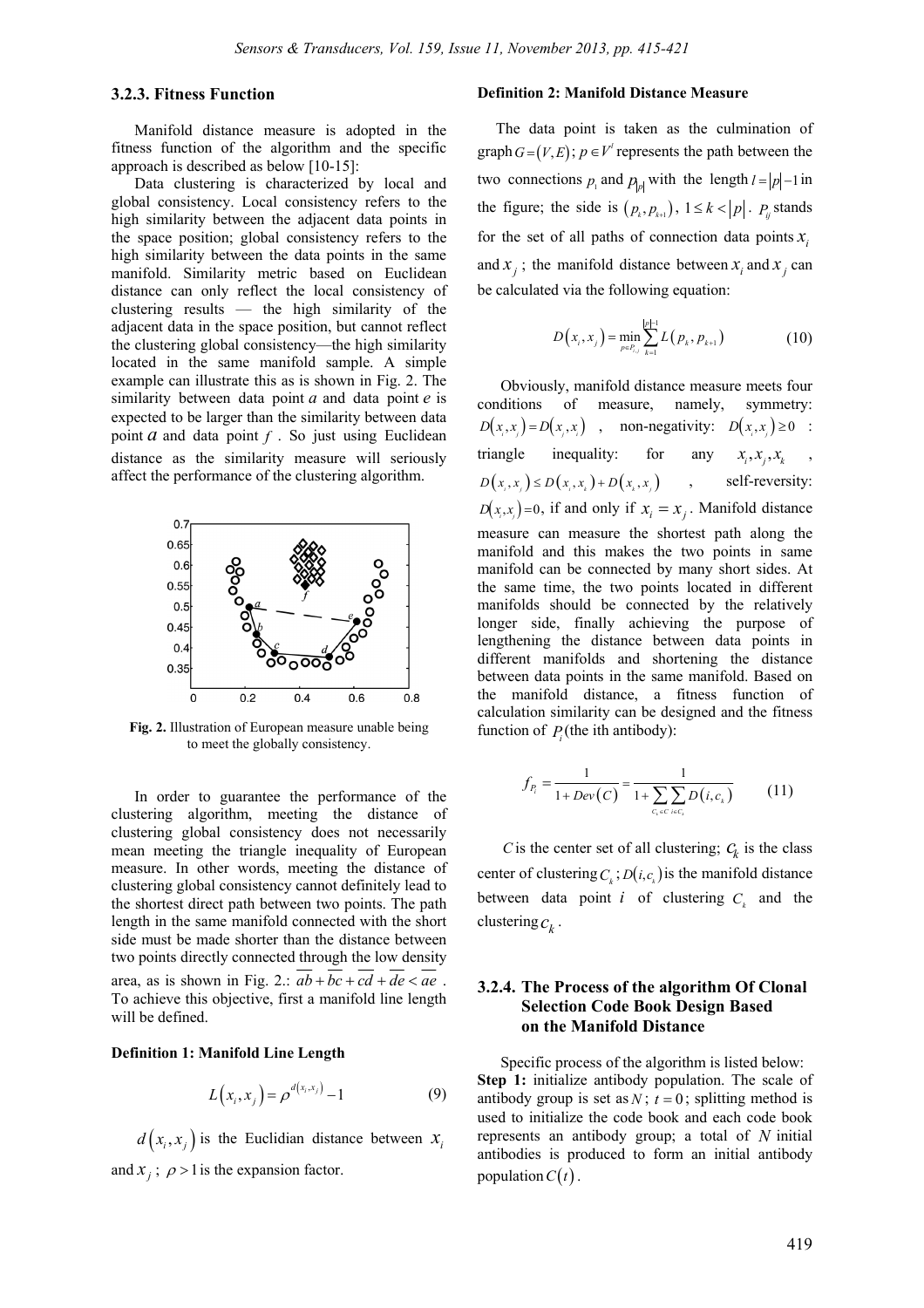**Step 2:** According to the clustering center code of the antibody, each sample point will be grouped into different clustering via manifold distance measure based on the nearest neighbor principle; antibody affinity and degree value is calculated.

**Step 3:** Cloning operation. After clonal variation operation and Clonal selection operation, a new generation of antibodies  $C(t+1)$  is generated.

**Step 4:** Calculating fitness of the updated antibody population.

**Step 5:**  $t = t + 1$ . If the clustering error rate is less than stop threshold *e* , or reaches to the upper limit of iterations ( *t* max ), the progress will terminate and output the optimal antibody-optimal code book. Otherwise, the process will turn to Step 3.

# **4. The Analysis of Experimental Results**

# **4.1. Experimental Setup**

In the experiment, the main parameters are shown in Table 1 and Table 2 below.

**Table 1.** Parameters of the algorithm of genetic code book design selection matrix rules.

| <b>Parameters</b>     | Genetic Algorithm    |  |  |
|-----------------------|----------------------|--|--|
| Maximum iteration     | 100                  |  |  |
| Population size       | 40                   |  |  |
| Termination condition | $\varepsilon = 1e-5$ |  |  |
| Crossover probability | $p_c = 0.8$          |  |  |
| Mutation probability  | $p_m = 0.5$          |  |  |

**Table 2.** Parameters of the algorithm of clonal selection code book design.

| <b>Parameters</b>     | Clonal Selection<br>Algorithm |
|-----------------------|-------------------------------|
| Maximum iteration     | 100                           |
| Population size       | 40                            |
| Termination condition | $\varepsilon = 1e-5$          |
| Cloning coefficient   | $\beta = 3.5$                 |
| Numbers to be cloned  | $n_h = 5$                     |
| Mutation probability  | $p_m = 0.5$                   |

# **4.2. Analysis of the Results**

In order to validate the performance and effectiveness of the algorithm, in this paper the four pictures of natural image are compressed and reconstructed. These pictures and their size are shown in Fig. 3. In the experiment, the three pictures of boat , bird, Barbara and build with eight bits per pixel produce code books of all sorts of size as the training images, with their respective vector dimension 16 (4x4). In Fig. 3, peak signal-to-noise ratios (PSNR) produced when the code books of different sizes

generated by all kinds of algorithms (based on the manifold distance clonal selection algorithm (MDCSA), based on the manifold distance genetic algorithm (MDGA) and the traditional LBG algorithm) perform image coding on the four pictures respectively are compared.

According to Table 3, for the four images tested, PSNR value of MDCSA algorithm is much higher than that of MDGA and LBG algorithm when the code book size is 128; when the code book size is 256, PSNR value of MDCSA and MDGA is the same, but it is much higher than that of LBG algorithms, when the code book size is 512, in addition to PSNR value of MDGA algorithm of fruit image is high, PSNR values of MDCSA algorithm of others is much higher. Therefore, a conclusion can be reached that the method of clonal selection code book design based on the manifold distance is characterized by better performance and effectiveness.





(a) Boat (512×512) (b) Bird (481×321)





(c) Barbara (512×512) (d) Build (481×321)

**Fig. 3.** Images tested.

| <b>Images</b> | Code<br>book size | <b>MDCSA</b> | <b>MDGA</b> | LBG     |
|---------------|-------------------|--------------|-------------|---------|
| <b>Boat</b>   | 128               | 24.943       | 24.8419     | 20.1869 |
|               | 256               | 24.8418      | 24.8418     | 24.5579 |
|               | 512               | 24.8431      | 24.8431     | 24.565  |
| <b>Bird</b>   | 128               | 23.45        | 23.3815     | 19.5655 |
|               | 256               | 23.3781      | 23.3781     | 23.1114 |
|               | 512               | 23.385       | 23.3859     | 23.1495 |
| Barbara       | 128               | 23.1356      | 23.0691     | 19.4034 |
|               | 256               | 23.0688      | 23.0688     | 22.8644 |
|               | 512               | 23.0703      | 23.0701     | 22.8773 |
| Build         | 128               | 25.1284      | 25.058      | 20.0653 |
|               | 256               | 25.12        | 25.12       | 24.5258 |
|               | 512               | 25.1421      | 25.1419     | 24.5186 |

**Table 3.** Image tested PSNR (dB).